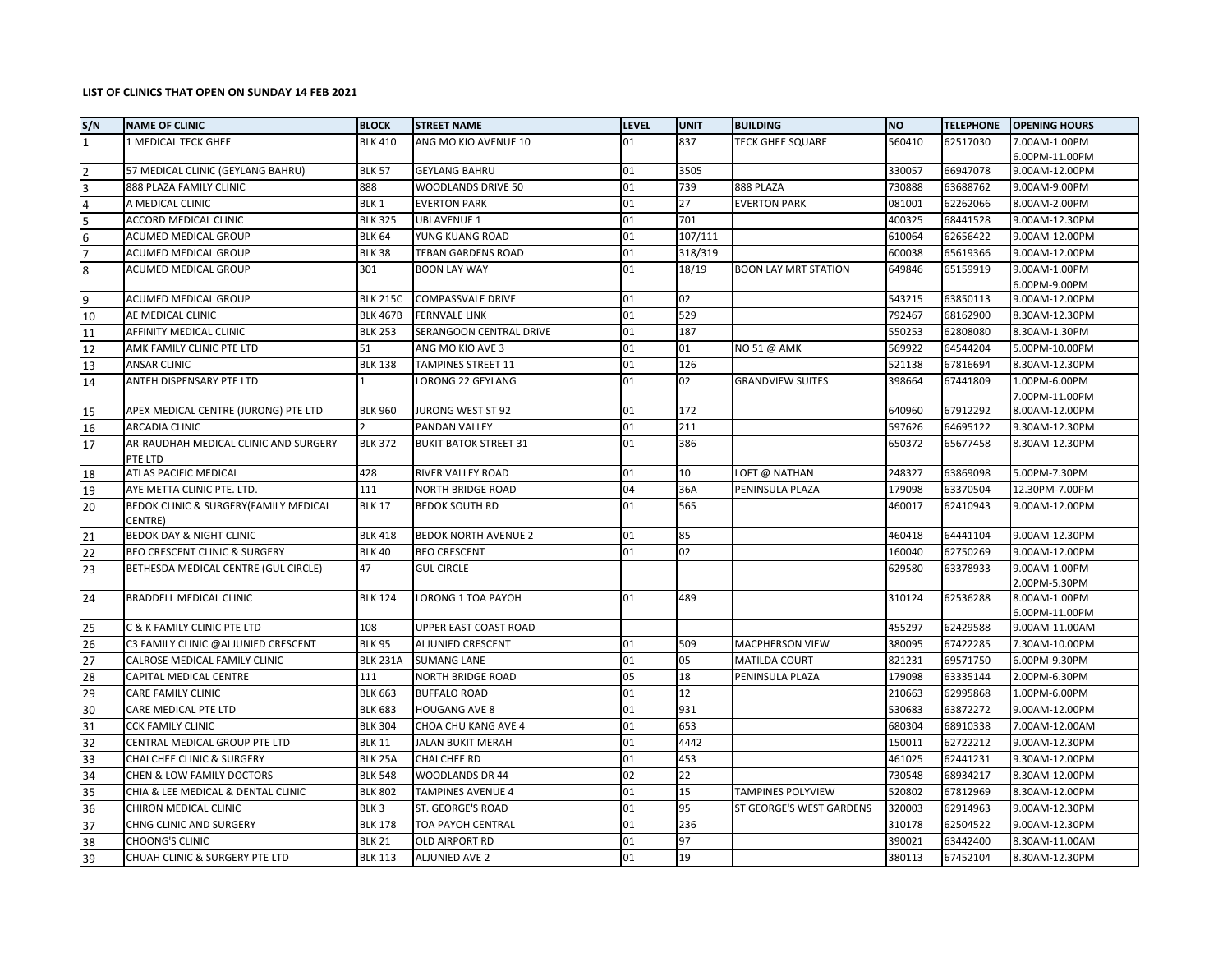| S/N | <b>NAME OF CLINIC</b>                    | <b>BLOCK</b>    | <b>STREET NAME</b>               | <b>LEVEL</b> | <b>UNIT</b> | <b>BUILDING</b>              | <b>NO</b> | <b>TELEPHONE</b> | <b>OPENING HOURS</b>            |
|-----|------------------------------------------|-----------------|----------------------------------|--------------|-------------|------------------------------|-----------|------------------|---------------------------------|
| 40  | <b>CITYGP FAMILY CLINIC</b>              | <b>BLK 122</b>  | <b>BEDOK NORTH STREET 2</b>      | 01           | 106         |                              | 460122    | 62414702         | 9.30AM-7.30PM                   |
| 41  | CLEMENTI FAMILY & AESTHETIC CLINIC       | <b>BLK 321</b>  | <b>CLEMENTI AVENUE 3</b>         | 01           | 14/15       |                              | 129905    | 67766177         | 8.00AM-10.00PM                  |
| 42  | COMPASSVALE 297A MEDICAL CLINIC          | <b>BLK 297A</b> | <b>COMPASSVALE ST</b>            | 01           | 36          |                              | 541297    | 65473592         | 9.00AM-12.00PM                  |
| 43  | <b>CORNERSTONE MEDICAL</b>               | BLK 29A         | <b>GHIM MOH LINK</b>             | 01           | 03          |                              | 271029    | 62620018         | 6.00PM-9.00PM                   |
| 44  | <b>CORONATION MEDICAL CENTRE</b>         | 587             | <b>BUKIT TIMAH ROAD</b>          | 02           | 01          | <b>CORONATION PLAZA</b>      | 269707    | 64686768         | 9.30AM--12.00PM                 |
| 45  | COUNTRYSIDE CLINIC AND SURGERY           | <b>BLK 106</b>  | YISHUN RING RD                   | 01           | 189         |                              | 760106    | 62570369         | 9.00AM-12.00PM                  |
| 46  | <b>CROSSROADS FAMILY CLINIC</b>          | <b>BLK 601B</b> | <b>TAMPINES AVENUE 9</b>         | 01           | 10          | <b>TAMPINES GREENRIDGES</b>  | 522601    | 65927080         | 5.00PM-9.00PM                   |
| 47  | DA CLINIC @ ANCHORVALE                   | <b>BLK 351</b>  | ANCHORVALE ROAD                  | 01           | 01          |                              | 540351    | 31650144         | 8.30AM-12.00PM                  |
| 48  | DA CLINIC @ BISHAN                       | <b>BLK 501</b>  | <b>BISHAN STREET 11</b>          | 01           | 374         |                              | 570501    | 31650140         | 8.30AM-12.00PM                  |
| 49  | DA CLINIC @ BUKIT BATOK                  | <b>BLK 451</b>  | <b>BUKIT BATOK WEST AVENUE 6</b> | 01           | 02          |                              | 650451    | 31650143         | 8.30AM-12.00PM                  |
| 50  | DA CLINIC @ POTONG PASIR                 | 51              | UPPER SERANGOON ROAD             | 01           | 53          | THE POIZ CENTRE              | 347697    | 31650139         | 8.30AM-12.00PM                  |
| 51  | DA CLINIC @ TAMAN JURONG                 | <b>BLK 140</b>  | <b>CORPORATION DRIVE</b>         | 01           | 03          |                              | 610410    | 31650145         | 8.30AM-12.00PM                  |
| 52  | DAWSON MEDICAL CLINIC                    | <b>BLK 85</b>   | <b>DAWSON ROAD</b>               | 01           | 05          |                              | 141085    | 62502022         | 8.30AM-12.30PM                  |
| 53  | DOCTOR JAY MEDICAL CENTRE                | 115             | KILLINEY RD                      |              |             |                              | 239553    | 62355196         | 6.00PM-8.30PM                   |
| 54  | <b>DOCTORS CLINIC &amp; SURGERY</b>      | <b>BLK 305</b>  | <b>WOODLANDS STREET 31</b>       | 01           | 91          |                              | 730305    | 62691017         | 8.30AM-12.00PM<br>6.30PM-9.00PM |
| 55  | DOCTORS FOR LIFE MEDICAL                 |                 | PICKERING STREET                 | 01           | 02          | <b>NANKIN ROW</b>            | 048660    | 63869098         | 5.00PM-7.30PM                   |
| 56  | DOCTORS INC MEDICAL GROUP                | <b>BLK 178</b>  | <b>TOA PAYOH CENTRAL</b>         | 01           | 206         |                              | 310178    | 63563633         | 5.00PM-8.00PM                   |
| 57  | DR CHUA'S FAMILY CLINIC PTE. LTD.        | <b>BLK 638</b>  | JURONG WEST STREET 61            | 02           | 04          | <b>PIONEER MALL</b>          | 640638    | 67928505         | 5.00PM-9.30PM                   |
| 58  | DR HELEN TAN. CLINIC                     | 225             | JURONG EAST STREET 21            | 01           | 801         |                              | 600225    | 65621268         | 9.00AM-6.30PM                   |
| 59  | DR JEREMY CHAN MEDICAL CLINIC            | 123             | LORONG 1 TOA PAYOH               | 01           | 493         |                              | 310123    | 62504191         | 8.30AM-2.30PM                   |
| 60  | DRS KOO & NEOH MEDICAL GROUP             | 70              | WOODLANDS AVENUE 7               | 01           | 01          | <b>ADMIRALTY MRT STATION</b> | 738344    | 63677077         | 9.00AM-12.00PM                  |
|     |                                          |                 |                                  |              |             |                              |           |                  | 6.30PM-8.00PM                   |
| 61  | DTAP @ HOLLAND V                         | 15B             | LORONG LIPUT                     |              |             | <b>HOLLAND VILLAGE</b>       | 277730    | 62351339         | 9.00AM-2.00PM                   |
| 62  | DTAP @ ROBERTSON                         | 11              | UNITY STREET                     | 02           | 06/07       | ROBERTSON WALK               | 237995    | 62387810         | 9.00AM-2.00PM                   |
| 63  | <b>DTAP EXPRESS</b>                      | 12              | <b>GOPENG STREET</b>             | 01           | 70          |                              | 078877    | 69621963         | 11.00AM-3.00PM                  |
| 64  | EAST COAST FAMILY CLINIC                 | 121             | <b>MEYER ROAD</b>                | 01           | 05          | THE MAKENA                   | 437932    | 64404556         | 9.00AM-12.30PM                  |
| 65  | EC FAMILY CLINIC                         | 30              | <b>EUNOS CRESCENT</b>            | 01           | 17/18       | <b>EUNOS MRT STATION</b>     | 409423    | 67426103         | 9.00AM-1.00PM<br>4.30PM-7.00PM  |
| 66  | EHA CLINIC @ JURONG                      | <b>BLK 492</b>  | JURONG WEST STREET 41            | 01           | 40          |                              | 640492    | 65660257         | 9.00AM-1.00PM                   |
| 67  | EJ FAMILY CLINIC & SURGERY               | 109             | TOA PAYOH LOR 1                  | 01           | 314         |                              | 310109    | 63539205         | 8.00AM-12.30PM                  |
| 68  | ETERN MEDICAL CLINIC                     | <b>BLK 70</b>   | PUNGGOL CENTRAL                  | 01           | 05          | PUNGGOL MRT STATION          | 828868    | 64259935         | 8.30AM-1.00PM                   |
| 69  | ETERN MEDICAL CLINIC (SENGKANG)          | 33              | SENGKANG WEST AVENUE             | 03           | 33          | THE SELETAR MALL             | 797653    | 64257255         | 9.00AM-3.00PM<br>6.30PM-9.30PM  |
| 70  | <b>EVERWELL CLINIC &amp; SURGERY</b>     | <b>BLK 45</b>   | OWEN RD                          | 01           | 289         |                              | 210045    | 62969429         | 9.30AM-11.30AM                  |
| 71  | FAITH HEALTHCARE (RIVERVALE)             | 11              | RIVERVALE CRESCENT               | 02           | 15          | RIVERVALE MALL               | 545082    | 63157879         | 8.30AM-1.00PM                   |
| 72  | FAMICARE BEDOK CLINIC PTE LTD            | <b>BLK 158</b>  | <b>BEDOK SOUTH AVENUE 3</b>      | 01           | 581         |                              | 460158    | 64428373         | 9.00AM-1.00PM                   |
| 73  | <b>FAMILY DOCTORS AT 365</b>             | <b>BLK 365</b>  | <b>CORPORATION DRIVE</b>         | 01           | 407         |                              | 610365    | 62652968         | 8.30AM-12.00PM                  |
| 74  | FAMILY HEALTH MEDICAL CENTRE             | <b>BLK 226G</b> | ANG MO KIO AVE 1                 | 01           | 681         |                              | 567226    | 64541980         | 8.30AM-12.00PM                  |
| 75  | <b>FAMILY POINT CLINIC &amp; SURGERY</b> | <b>BLK 399</b>  | YUNG SHENG ROAD                  | 01           | 55          |                              | 610399    | 62680232         | 9.00AM-12.00PM                  |
| 76  | FIRST MEDICAL CLINIC & SURGERY           | <b>BLK 167</b>  | WOODLANDS ST 11                  | 01           | 11          |                              | 730167    | 63680111         | 8.30AM-12.00PM                  |
| 77  | FULLERTON HEALTHCARE @ ARC               | 460             | ALEXANDRA ROAD                   | 02           | 18          |                              | 119963    | 63333636         | 9.00AM-12.00PM                  |
| 78  | GOODDOCTORS MEDICAL CLINIC               | 18              | YISHUN AVENUE 9                  | 02           | 55          | <b>JUNCTION NINE</b>         | 768897    | 69093457         | 8.00AM-10.00PM                  |
| 79  | <b>GREENFOREST FAMILY CLINIC</b>         | <b>BLK 878C</b> | <b>TAMPINES AVENUE 8</b>         | 01           | 71          |                              | 523878    | 67850157         | 9.00AM-1.00PM                   |
| 80  | HEALTH PARTNERS FAMILY CLINIC            |                 | BT BATOK CENTRAL LINK            | 01           | 37          | <b>WEST MALL</b>             | 658713    | 68989031         | 9.30AM-1.30PM                   |
| 81  | HEALTH PARTNERSHIP MEDICAL CENTRE        | <b>BLK 109</b>  | <b>BUKIT PURMEI RD</b>           | 01           | 145         |                              | 090109    | 62782860         | 8.30AM-12.00PM                  |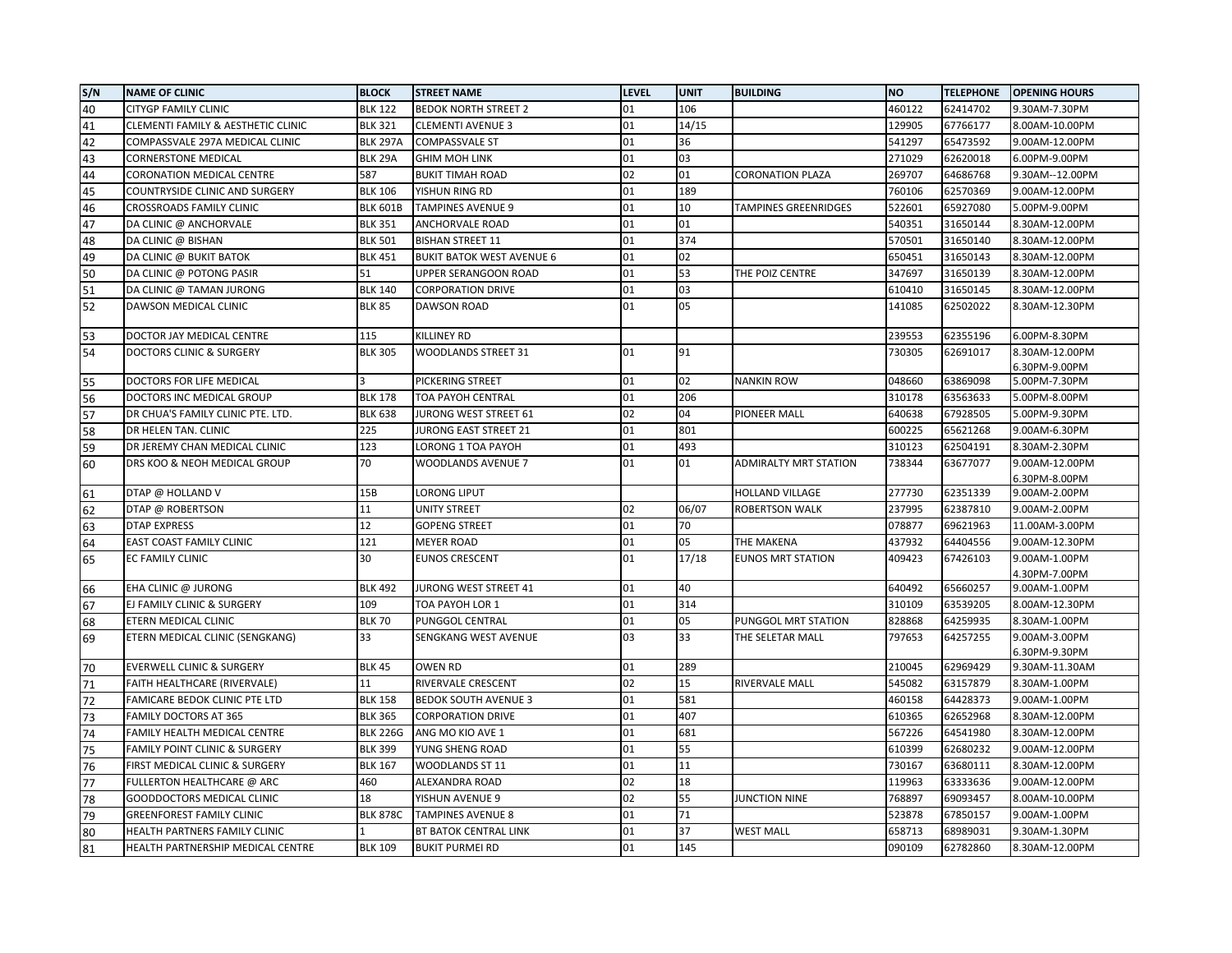| S/N | <b>NAME OF CLINIC</b>                  | <b>BLOCK</b>                      | <b>STREET NAME</b>            | <b>LEVEL</b> | <b>UNIT</b> | <b>BUILDING</b>       | <b>NO</b> | <b>TELEPHONE</b>     | <b>OPENING HOURS</b>            |
|-----|----------------------------------------|-----------------------------------|-------------------------------|--------------|-------------|-----------------------|-----------|----------------------|---------------------------------|
| 82  | HEALTHCARE MEDICAL @ RAILMALL          | 446                               | UPPER BUKIT TIMAH ROAD,       |              |             | <b>RAIL MALL</b>      | 678067    | 67655733             | 9.30AM-12.00PM                  |
| 83  | <b>HEALTHPLUS CLINIC &amp; SURGERY</b> | 631                               | <b>BEDOK RESERVOIR ROAD</b>   | 01           | 898         |                       | 470631    | 64460529             | 8.30AM-1.00PM                   |
| 84  | HEALTHPLUS FAMILY CLINIC & SURGERY     | BLK 78A                           | <b>TELOK BLANGAH ST 32</b>    | 01           | 02          |                       | 101078    | 62733327             | 9.30AM-12.30PM                  |
| 85  | HEALTHWAY MEDICAL                      | <b>BLK 721</b>                    | ANG MO KIO AVE 8              | 01           | 2801        |                       | 560721    | 64554629             | 8.30AM-12.30PM                  |
| 86  | HEALTHWAY MEDICAL                      | <b>BLK 452</b>                    | ANG MO KIO AVE 10             | 01           | 1787        |                       | 560452    | 64516558             | 8.00AM-1.00PM                   |
|     |                                        |                                   |                               |              |             |                       |           |                      | 2.00PM-5.00PM                   |
| 87  | HEALTHWAY MEDICAL                      | 218                               | <b>BEDOK NORTH ST 1</b>       | 01           | 17          |                       | 460218    | 64410236             | 8.00AM-1.00PM                   |
|     |                                        |                                   |                               |              |             |                       |           |                      | 2.00PM-5.00PM                   |
|     |                                        |                                   |                               |              |             |                       |           |                      | 6.00PM-9.00PM                   |
| 88  | HEALTHWAY MEDICAL                      | <b>BLK 153</b>                    | <b>BUKIT BATOK ST 11</b>      | 01           | 284         |                       | 650153    | 65679881             | 8.00AM-1.00PM                   |
|     |                                        |                                   |                               |              |             |                       |           |                      | 2.00PM-5.00PM<br>6.00PM-11.00PM |
| 89  | HEALTHWAY MEDICAL                      | <b>BLK 475</b>                    | CHOA CHU KANG AVE 3           | 02           | 03          | <b>SUNSHINE PLACE</b> | 680475    | 68926330             | 8.30AM-1.00PM                   |
| 90  | HEALTHWAY MEDICAL                      | <b>BLK 727</b>                    | <b>CLEMENTI WEST STREET 2</b> | 01           | 258         |                       | 120727    | 67745901             | 8.30AM-12.30PM                  |
| 91  | HEALTHWAY MEDICAL                      | <b>BLK 110</b>                    | <b>LENGKONG TIGA</b>          | 01           | 231         |                       | 410110    | 67494062             | 9.00AM-12.00PM                  |
| 92  | HEALTHWAY MEDICAL                      | 90                                | <b>HOUGANG AVENUE 10</b>      | 04           | 06          | <b>HOUGANG MALL</b>   | 538766    | 63437620             | 9.00AM-1.00PM                   |
| 93  | <b>HEALTHWAY MEDICAL</b>               | <b>BLK 108</b>                    | <b>HOUGANG AVE 1</b>          | 01           | 1299        |                       | 530108    | 62849692             | 8.00AM-1.00PM                   |
|     |                                        |                                   |                               |              |             |                       |           |                      | 2.00PM-5.00PM                   |
|     |                                        |                                   |                               |              |             |                       |           |                      | 6.00PM-9.00PM                   |
| 94  | HEALTHWAY MEDICAL                      | <b>BLK 690</b>                    | JURONG WEST CENTRAL 1         | 01           | 193         |                       | 640690    | 67921812             | 8.30AM-12.30PM                  |
| 95  | HEALTHWAY MEDICAL                      | <b>BLK 101</b>                    | <b>TOWNER ROAD</b>            | 01           | 236         |                       | 322101    | 62977592             | 8.30AM-1.00PM                   |
| 96  | <b>HEALTHWAY MEDICAL</b>               | <b>BLK 625</b>                    | <b>ELIAS RD</b>               | 01           | 322         | <b>ELIAS MALL</b>     | 510625    | 65846822             | 8.30AM-12.30PM                  |
| 97  | HEALTHWAY MEDICAL                      | 30                                | <b>SEMBAWANG DRIVE</b>        | 03           | 20          | <b>SUN PLAZA</b>      | 757713    | 65551445             | 8.30AM-1.00PM                   |
|     |                                        |                                   |                               |              |             |                       |           |                      | 6.00PM-9.00PM                   |
| 98  | HEALTHWAY MEDICAL                      | <b>BLK 406</b>                    | <b>SEMBAWANG DR</b>           | 01           | 820         |                       | 750406    | 65556674             | 8.30AM-12.30PM                  |
| 99  | <b>HEALTHWAY MEDICAL</b>               | <b>BLK 201D</b>                   | <b>TAMPINES STREET 21</b>     | 01           | 1143        |                       | 524201    | 62608801             | 8.30AM-12.30PM                  |
| 100 | HEALTHWAY MEDICAL                      | <b>BLK 503</b>                    | <b>TAMPINES CENTRAL 1</b>     | 01           | 311         |                       | 520503    | 67890383             | 8.30AM-1.00PM                   |
| 101 | HEALTHWAY MEDICAL                      | <b>BLK 710</b>                    | TAMPINES ST 71                | 01           | 134         |                       | 520710    | 62609081             | 8.30AM-1.00PM                   |
| 102 | HEALTHWAY MEDICAL                      | <b>BLK 177</b>                    | TOA PAYOH CENTRAL             | 01           | 130         |                       | 310177    | 62553773             | 8.30AM-1.00PM                   |
| 103 | <b>HEALTHWAY MEDICAL</b>               | 168                               | PUNGGOL FIELD                 | 02           | 07A         |                       | 820168    | 63153493             | 9.00AM-12.30PM                  |
| 104 | HEALTHWAY MEDICAL                      | <b>BLK 118</b>                    | <b>RIVERVALE DRIVE</b>        | 02           | 17          | RIVERVALE PLAZA       | 540118    | 68812689             | 8.00AM-2.00PM                   |
|     |                                        |                                   |                               |              |             |                       |           |                      | 6.00PM-10.00PM                  |
| 105 | <b>HEALTHWAY MEDICAL</b>               | 888                               | <b>WOODLANDS DR 50</b>        | 02           | 737         | 888 PLAZA             | 730888    | 63649661             | 8.30AM-12.30PM                  |
| 106 | <b>HEALTHWAY MEDICAL</b>               | <b>BLK 717</b>                    | <b>WOODLANDS DRIVE 70</b>     | 01           | 114         |                       | 730717    | 63647450             | 2.00PM-5.00PM                   |
|     |                                        | <b>BLK 101</b>                    |                               | 01           | 15          |                       | 760101    |                      | 6.00PM-9.00PM                   |
| 107 | HEALTHWAY MEDICAL                      | <b>BLK 748</b>                    | YISHUN AVENUE 5               | 01           | 230         |                       | 760748    | 67551345<br>68537101 | 8.30AM-12.30PM                  |
| 108 | HEALTHWAY MEDICAL                      |                                   | YISHUN STREET 72              | 01           | 02          |                       |           |                      | 8.30AM-1.00PM                   |
| 109 | HEALTHWERKZ MEDICAL CENTRE             | <b>BLK 355</b><br><b>BLK 333C</b> | <b>SEMBAWANG WAY</b>          | 01           | 167         |                       | 750355    | 67557115<br>62500655 | 10.00AM-5.00PM                  |
| 110 | HEARTLAND FAMILY CLINIC                |                                   | YISHUN STREET 31              |              |             |                       | 763333    |                      | 8.30AM-12.00PM                  |
| 111 | HEARTLANDHEALTH                        | <b>BLK 59</b>                     | NEW UPPER CHANGI ROAD         | 01           | 1268        |                       | 461059    | 64453100             | 7.00AM-1.00PM<br>6.00PM-11.00PM |
| 112 | HEARTLANDHEALTH                        | <b>BLK 18</b>                     | <b>BEDOK SOUTH ROAD</b>       | 01           | 69          |                       | 460018    | 62418812             | 7.00AM-1.00PM                   |
|     |                                        |                                   |                               |              |             |                       |           |                      | 6.00PM-11.00PM                  |
| 113 | HEARTLANDHEALTH                        | <b>BLK 164</b>                    | <b>BUKIT BATOK STREET 11</b>  | 01           | 152         |                       | 650164    | 68732458             | 8.00AM-1.00PM                   |
|     |                                        |                                   |                               |              |             |                       |           |                      | 6.00PM-11.00PM                  |
| 114 | HEARTLANDHEALTH                        | <b>BLK 86</b>                     | REDHILL CLOSE                 | 01           | 600         |                       | 150086    | 68733165             | 8.00AM-1.00PM                   |
|     |                                        |                                   |                               |              |             |                       |           |                      | 6.00PM-11.00PM                  |
| 115 | HEARTLANDHEALTH                        | <b>BLK 463</b>                    | JURONG WEST STREET 41         | 01           | 564         |                       | 640463    | 68732420             | 8.00AM-1.00PM                   |
|     |                                        |                                   |                               |              |             |                       |           |                      | 6.00PM-11.00PM                  |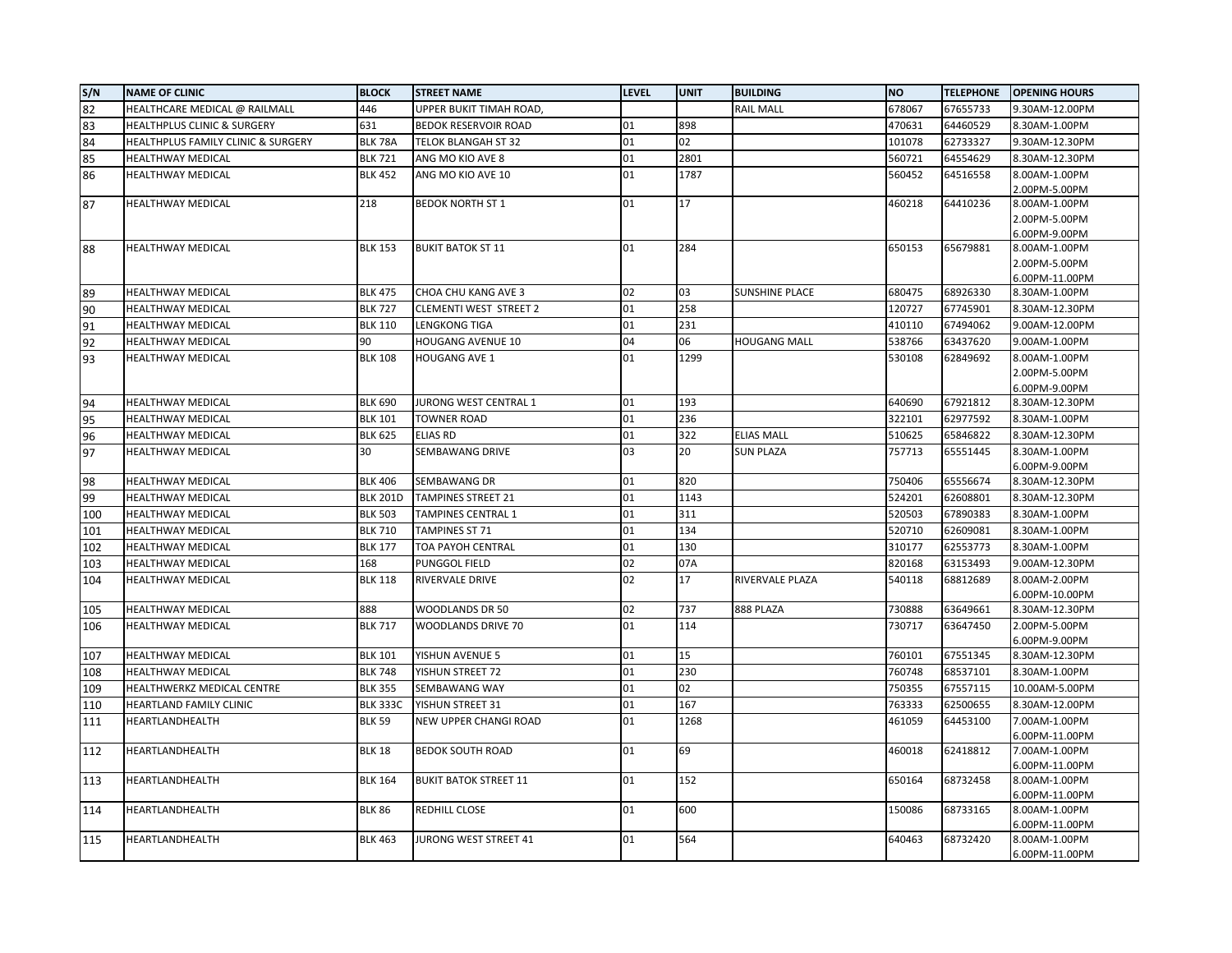| S/N | <b>NAME OF CLINIC</b>                               | <b>BLOCK</b>    | <b>STREET NAME</b>          | <b>LEVEL</b> | <b>UNIT</b> | <b>BUILDING</b>                             | <b>NO</b> | <b>TELEPHONE</b> | <b>OPENING HOURS</b>            |
|-----|-----------------------------------------------------|-----------------|-----------------------------|--------------|-------------|---------------------------------------------|-----------|------------------|---------------------------------|
| 116 | HEARTLANDHEALTH                                     | <b>BLK 88</b>   | <b>CIRCUIT ROAD</b>         | 01           | 965         | MACPHERSON OASIS                            | 370088    | 65478840         | 7.00AM-1.00PM                   |
|     |                                                     |                 |                             |              |             |                                             |           |                  | 6.00PM-11.00PM                  |
| 117 | HEARTLANDHEALTH                                     | <b>BLK 87</b>   | <b>WHAMPOA DRIVE</b>        | 01           | 869         |                                             | 320087    | 62521070         | 7.00AM-1.00PM                   |
|     |                                                     |                 |                             |              |             |                                             |           |                  | 6.00PM-11.00PM                  |
| 118 | HEARTLANDHEALTH                                     | <b>BLK 730</b>  | <b>TAMPINES STREET 71</b>   | 01           | 51          | <b>TAMPINES COURTVIEW</b>                   | 520730    | 65887833         | 8.00AM-1.00PM                   |
|     |                                                     | <b>BLK 19</b>   |                             | 01           | 272         |                                             |           |                  | 6.00PM-11PM                     |
| 119 | HEARTLANDHEALTH                                     |                 | LORONG 7 TOA PAYOH          |              |             | KIM KEAT PALM                               | 310019    | 62523858         | 7.00AM-1.00PM<br>6.00PM-11.00PM |
| 120 | HEARTLANDHEALTH                                     | <b>BLK 66</b>   | LORONG 4 TOA PAYOH          | 01           | 315         | TOA PAYOH VISTA                             | 310066    | 62528223         | 8.00AM-1.00PM                   |
|     |                                                     |                 |                             |              |             |                                             |           |                  | 6.00PM-11.00PM                  |
| 121 | HISEMAINN MEDICAL CLINIC (JURONG WEST)              | <b>BLK 276</b>  | <b>JURONG WEST ST 25</b>    | 01           | 06          |                                             | 640276    | 67958990         | 8.30AM-12.30PM                  |
| 122 | HORIZON MEDICAL CENTRE                              | 200             | <b>UPPER THOMSON ROAD</b>   | 01           | 11          | THOMSON IMPERIAL COURT                      | 574424    | 62502692         | 9.00AM-3.00PM                   |
| 123 | ICARE MEDICAL AND WELLNESS CLINIC                   | <b>BLK 22</b>   | <b>HAVELOCK ROAD</b>        | 01           | 701         |                                             | 160022    | 62746858         | 10.00AM-10.00PM                 |
| 124 | <b>IDOC CLINIC</b>                                  | 21              | <b>HOUGANG STREET 51</b>    | 01           | 43          | HOUGANG GREEN SHOPPING                      | 538719    | 69093485         | 8.30AM-2.00PM                   |
|     |                                                     |                 |                             |              |             | MALL                                        |           |                  |                                 |
| 125 | IDOC CLINIC (HONG KAH) PTE LTD                      | <b>BLK 502</b>  | JURONG WEST AVENUE 1        | 01           | 813         |                                             | 640502    | 69099516         | 6.30PM-9.30PM                   |
| 126 | INTEMEDICAL (KOVAN)                                 | <b>BLK 210</b>  | <b>HOUGANG STREET 21</b>    | 01           | 233         |                                             | 530210    | 62433036         | 8.00AM-12.00AM                  |
| 127 | ISLAND FAMILY CLINIC (BEDOK)                        | <b>BLK 763</b>  | <b>BEDOK RESERVOIR VIEW</b> | 01           | 283         |                                             | 470763    | 62435871         | 8.30AM-12.30PM                  |
|     |                                                     |                 |                             |              |             |                                             |           |                  | 6.00PM-9.00PM                   |
| 128 | ISLAND FAMILY CLINIC (FERNVALE)                     | <b>BLK 473A</b> | <b>FERNVALE STREET</b>      | 01           | 03          |                                             | 791473    | 64813740         | 9.00AM-12.30PM                  |
| 129 | ISLAND FAMILY CLINIC (KEAT HONG)                    | <b>BLK 803</b>  | <b>KEAT HONG CLOSE</b>      | 01           | 04          |                                             | 680803    | 68910847         | 8.30AM-12.30PM                  |
| 130 | ISLAND FAMILY CLINIC (SENGKANG)                     | <b>BLK 279</b>  | SENGKANG EAST AVENUE        | 01           | 05          |                                             | 540279    | 63842759         | 9.00AM-1.00PM                   |
| 131 | <b>ISLAND GROUP CLINIC</b>                          | <b>BLK 25</b>   | NEW UPPER CHANGI RD         | 01           | 646         |                                             | 462025    | 62416666         | 9.00AM-12.00PM                  |
| 132 | JAPAN CLINIC AND SURGERY                            | <b>BLK 802</b>  | <b>FRENCH RD</b>            | 01           | 55          |                                             | 200802    | 62984517         | 9.00AM-12.00PM                  |
| 133 | <b>JJ CLINIC &amp; SURGERY</b>                      | <b>BLK 107</b>  | ANG MO KIO AVENUE 4         | 01           | 150         |                                             | 560107    | 64595594         | 8.30AM-12.00PM                  |
| 134 | K C TAN'S CLINIC & BRIGHT DENTAL SURGERY            | 1016            | UPPER SERANGOON RD          |              |             |                                             | 534754    | 64872161         | 9.00AM-12.00PM                  |
| 135 | <b>K N LAU CLINIC</b>                               |                 | <b>KENSINGTON PARK RD</b>   |              |             |                                             | 557258    | 62887019         | 10.30AM-1.00PM                  |
| 136 | <b>K2 MEDICAL CLINIC</b>                            | <b>BLK 248</b>  | SIMEI STREET 3              | 01           | 128         | MULTI STOREY CAR PARK                       | 520248    | 31650146         | 8.30AM-12.00PM                  |
| 137 | KALLANG BAHRU FAMILY CLINIC PTE. LTD.               | <b>BLK 66</b>   | <b>KALLANG BAHRU</b>        | 01           | 485         |                                             | 330066    | 62950010         | 8.30AM-2.30PM                   |
| 138 | KAO & TAN FAMILY MEDICAL CENTRE &<br><b>SURGERY</b> | <b>BLK 18</b>   | <b>JALAN MEMBINA</b>        | 02           | 03          | TIONG BAHRU COURT                           | 164018    | 62727880         | 7.00AM-11.00PM                  |
| 139 | <b>KEE CLINIC</b>                                   | <b>BLK 36</b>   | <b>HOLLAND DRIVE</b>        | 01           | 10          | <b>BUONA VISTA COMMUNITY</b>                | 270036    | 67783676         | 10.00AM-12.00PM                 |
|     |                                                     |                 |                             |              |             | CLUB                                        |           |                  |                                 |
| 140 | KINGSWAY MEDICAL CLINIC                             | <b>BLK 352</b>  | <b>CLEMENTI AVENUE 2</b>    | $\mathbf{1}$ | 103         | CLEMENTI AVENUE 2 SHOPPING 120352<br>CENTRE |           | 69241055         | 7.00AM-11.00PM                  |
| 141 | <b>LIAN CLINIC</b>                                  | <b>BLK 18</b>   | <b>MARSILING LANE</b>       | 01           | 269         |                                             | 730018    | 62697435         | 8.30AM-12.00PM                  |
| 142 | LIFE FAMILY CLINIC                                  | 10              | CHOA CHU KANG AVENUE 4      | 01           | 28/29       | CHOA CHU KANG MRT STATION 689810            |           | 67669119         | 8.00AM-10.30PM                  |
| 143 | LIFELINE MEDICAL GROUP                              | <b>BLK 118</b>  | <b>RIVERVALE DRIVE</b>      | 02           | 18          | RIVERVALE PLAZA                             | 540118    | 68812392         | 9.00AM-12.30PM                  |
| 144 | LIFE-LINK CLINIC & SURGERY                          | <b>BLK 446</b>  | PASIR RIS DR 6              | 01           | 120         |                                             | 510446    | 65834402         | 8.00AM-6.00PM                   |
| 145 | LIFELINK SN CLINIC & SURGERY                        | <b>BLK 153</b>  | SERANGOON NORTH AVENUE 1    | 01           | 534         |                                             | 550153    | 62813977         | 8.00AM-9.00PM                   |
| 146 | LIVEWELL MEDICAL FAMILY CLINIC                      | 20              | AH HOOD ROAD                | 01           | 08          | ZHONGSHAN MALL                              | 329984    | 69099888         | 6.30PM-9.30PM                   |
| 147 | MAO MEDICAL CENTRE & SURGERY PTE LTD                | <b>BLK 149</b>  | <b>SILAT AVENUE</b>         | 01           | 54          |                                             | 160149    | 62781910         | 9.00AM-12.30PM                  |
| 148 | <b>MARTIN MEDICAL CENTRE</b>                        | <b>BLK 111</b>  | <b>WOODLANDS ST 13</b>      | 01           | 80          |                                             | 730111    | 62692446         | 8.30AM-12.30PM                  |
| 149 | MAURICE CHEW CLINIC & SURGERY                       | 144             | UPPER BUKIT TIMAH RD        | 03           | 05          | <b>BEAUTY WORLD CENTRE</b>                  | 588177    | 64690455         | 11.00AM-5.00PM                  |
| 150 | MAYFAIR MEDICAL CLINIC                              | <b>BLK 182</b>  | WOODLANDS STREET 13         | 01           | 04          |                                             | 730182    | 62352880         | 8.30AM-1.30PM                   |
|     |                                                     |                 |                             |              |             |                                             |           |                  | 6.00PM-12.00AM                  |
| 151 | <b>MEDEN CLINIC &amp; SURGERY</b>                   | <b>BLK 59</b>   | LENGKOK BAHRU               | 01           | 553         |                                             | 150059    | 64741734         | 10.30AM-2.00PM                  |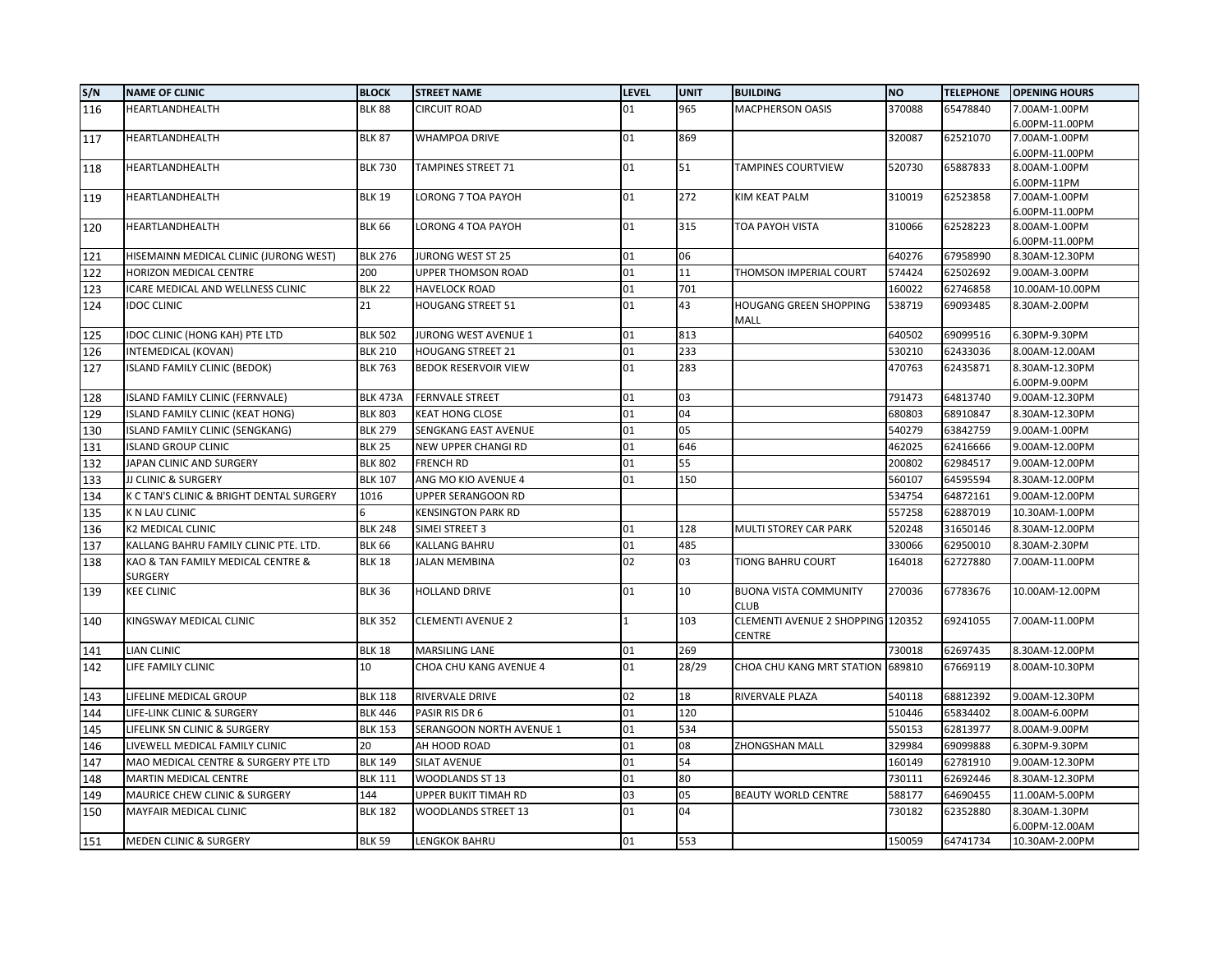| S/N | <b>NAME OF CLINIC</b>                               | <b>BLOCK</b>   | <b>STREET NAME</b>         | <b>LEVEL</b> | <b>UNIT</b> | <b>BUILDING</b>                 | <b>NO</b> | <b>TELEPHONE</b> | <b>OPENING HOURS</b>                            |
|-----|-----------------------------------------------------|----------------|----------------------------|--------------|-------------|---------------------------------|-----------|------------------|-------------------------------------------------|
| 152 | MEDILINE WEI MIN CLINIC                             | <b>BLK 81</b>  | MARINE PARADE CENTRAL      | 01           | 634         |                                 | 440081    | 62479221         | 9.00AM-2.00PM                                   |
|     |                                                     |                |                            |              |             |                                 |           |                  | 3.00PM-9.00PM                                   |
| 153 | MEDINA MEDICAL CENTRE                               | <b>BLK 479</b> | <b>TAMPINES STREET 44</b>  | 01           | 231         |                                 | 520479    | 65882756         | 8.00AM-12.30PM                                  |
|     |                                                     |                |                            |              |             |                                 |           |                  | 2.30PM-5.00PM                                   |
| 154 | MEDIPOINT MEDICAL CENTRE (PONGGOL<br><b>BRANCH)</b> | <b>BLK 401</b> | <b>HOUGANG AVE 10</b>      | 01           | 1170        |                                 | 530401    | 63865046         | 9.00AM-12.30PM                                  |
| 155 | MILLENNIUM MEDICAL GROUP                            | <b>BLK 533</b> | CHOA CHU KANG ST 51        | 01           | 33          |                                 | 680533    | 67656685         | 9.00AM-12.00PM                                  |
| 156 | MINMED CLINIC (HAIG ROAD)                           | 30             | <b>HAIG RD</b>             |              |             |                                 | 438737    | 68469979         | 6.00PM-9.00PM                                   |
| 157 | MINMED CLINIC (PASIR RIS)                           | 1              | PASIR RIS CENTRAL STREET 3 | 05           | 08/09       | <b>WHITE SANDS</b>              | 518457    | 65850123         | 9.00AM-1.00PM                                   |
| 158 | MINMED CLINIC (PUNGGOL)                             | 83             | PUNGGOL CENTRAL            | 02           | 15          | <b>WATERWAY POINT</b>           | 828761    | 63880123         | 9.00AM-1.00PM<br>2.00PM-5.00PM<br>6.00PM-9.00PM |
| 159 | MINMED CLINIC (SENGKANG)                            | $\mathbf{1}$   | SENGKANG SQUARE            | 04           | 13          | <b>COMPASS ONE</b>              | 545078    | 63860123         | 9.00AM-1.00PM<br>2.00PM-5.00PM<br>6.00PM-9.00PM |
| 160 | <b>MISSION CROSS FAMILY CLINIC</b>                  | 348            | YISHUN AVENUE 11           | 01           | 03          |                                 | 760348    | 66358579         | 10.00AM-1.00PM                                  |
| 161 | MUTUAL HEALTHCARE MEDICAL CLINIC                    | 319B           | ANCHORVALE DR              | 01           | 92          |                                 | 542319    | 64893833         | 8.30AM-12.30PM                                  |
| 162 | MUTUAL HEALTHCARE MEDICAL CLINIC                    | 106A           | <b>PUNGGOL FIELD</b>       | 01           | 546         |                                 | 821106    | 63155036         | 9.00AM-12.00PM                                  |
| 163 | MY FAMILY CLINIC (ANGSANA BREEZE @ YISHUN) BLK 507  |                | YISHUN AVENUE 4            | 01           | 05          |                                 | 760507    | 67530178         | 8.00AM-12.00PM<br>6.00PM-9.00PM                 |
| 164 | MY FAMILY CLINIC (CHOA CHU KANG)                    | <b>BLK 475</b> | CHOA CHU KANG AVE 3        | 02           | 01          | <b>SUNSHINE PLACE</b>           | 680475    | 67674566         | 8.00AM-1.00PM                                   |
| 165 | MY FAMILY CLINIC (HOUGANG CENTRAL)                  | <b>BLK 804</b> | <b>HOUGANG CENTRAL</b>     | 01           | 118         |                                 | 530804    | 63852117         | 8.00AM-5.00PM                                   |
| 166 | MY FAMILY CLINIC (RIVERVALE)                        | 11             | RIVERVALE CRESCENT         | 02           | 11A         | RIVERVALE MALL                  | 545082    | 68811978         | 8.00AM-1.00PM                                   |
| 167 | MY FAMILY CLINIC (SEGAR)                            | <b>BLK 485</b> | <b>SEGAR ROAD</b>          | 01           | 508         |                                 | 670485    | 67107269         | 8.00AM-1.00PM                                   |
| 168 | MY FAMILY CLINIC (WOODLANDS)                        | <b>BLK 768</b> | WOODLANDS AVE 6            | 02           | 07          | <b>WOODLANDS MART</b>           | 730768    | 68840658         | 8.00AM-2.00PM                                   |
| 169 | MY FAMILY CLINIC™ (TOA PAYOH CENTRAL)               | <b>BLK 79D</b> | <b>TOA PAYOH CENTRAL</b>   | 01           | 53          |                                 | 314079    | 62380301         | 9.00AM-12.00PM                                  |
| 170 | MYAT SAYDANAR MEDICAL CENTER                        | 111            | <b>NORTH BRIDGE ROAD</b>   | 03           | 22          | PENINSULA PLAZA                 | 179098    | 63366237         | 11.30AM-8.00PM                                  |
| 171 | MYDOCTOR@ADMIRALTY PTE LTD                          | <b>BLK 693</b> | <b>WOODLANDS AVENUE 6</b>  | 01           | 03          |                                 | 730693    | 69098365         | 8.30AM-12.30PM                                  |
| 172 | NEE SOON CLINIC                                     | <b>BLK 779</b> | YISHUN AVENUE 2            | 01           | 1547        | <b>KHATIB VALE</b>              | 760779    | 67219796         | 9.00AM-1.00PM                                   |
| 173 | NEIGHBOURHOOD CLINIC                                | <b>BLK 260</b> | <b>BANGKIT ROAD</b>        | 01           | 13          |                                 | 670260    | 67636515         | 9.00AM-12.00PM                                  |
| 174 | NEPTUNE HEALTHCARE MEDICAL & SURGERY                | <b>BLK 328</b> | <b>TAMPINES STREET 32</b>  | 01           | 362         |                                 | 520328    | 67818030         | 9.00AM-6.00PM                                   |
| 175 | NEW PATH FAMILY CLINIC                              | 926            | UPPER THOMSON ROAD         |              |             |                                 | 787120    | 69800662         | 9.00AM-1.00PM                                   |
| 176 | NORTHEAST MEDICAL GROUP                             | <b>BLK 531</b> | <b>BEDOK NORTH ST 3</b>    | 01           | 692         |                                 | 460531    | 64412402         | 8.30AM-12.00PM                                  |
| 177 | NORTHEAST MEDICAL GROUP                             | 10             | <b>BUKIT BATOK CENTRAL</b> | 01           | 01          | <b>BUKIT BATOK MRT STATION</b>  | 659958    | 62661442         | 8.00AM-1.00PM                                   |
| 178 | NORTHEAST MEDICAL GROUP                             | <b>BLK 39</b>  | <b>JALAN TIGA</b>          | 01           | 01          |                                 | 390039    | 62413298         | 8.00AM-6.00PM                                   |
| 179 | NORTHEAST MEDICAL GROUP                             | <b>BLK 25</b>  | <b>GHIM MOH LINK</b>       | 01           | 10          |                                 | 270025    | 66943282         | 8.30AM-1.00PM                                   |
| 180 | NORTHEAST MEDICAL GROUP                             | 30             | SIMEI STREET 3             | 02           | 01          | SIMEI MRT STATION               | 529888    | 67838638         | 8.00AM-10.00PM                                  |
| 181 | NORTHEAST MEDICAL GROUP                             | 20             | <b>TAMPINES CENTRAL 1</b>  | 01           | 25          | TAMPINES MRT STATION            | 529538    | 67867848         | 8.00AM-1.00PM<br>2.00PM-10.00PM                 |
| 182 | NORTHEAST MEDICAL GROUP                             | 5              | SENGKANG SQUARE            | 01           | 05          |                                 | 545062    | 68755911         | 8.00AM-10.00PM                                  |
| 183 | ONECARE CLINIC ALJUNIED MRT                         | 81             | LORONG 25 GEYLANG          | 01           | 03          | <b>ALJUNIED MRT STATION</b>     | 388310    | 69045871         | 8.00AM-12.00PM                                  |
|     | ONECARE CLINIC BEDOK MRT                            | <b>BLK 315</b> | NEW UPPER CHANGI ROAD      | 01           | 01          | <b>BEDOK MRT STATION</b>        | 467347    | 69700813         | 6.00PM-9.00PM<br>8.00AM-12.00PM                 |
| 184 | ONECARE CLINIC BOON LAY                             | <b>BLK 221</b> | <b>BOON LAY PLACE</b>      | 01           | 152         | <b>BOON LAY SHOPPING CENTRE</b> | 640221    | 62611580         | 8.00AM-4.00PM                                   |
| 185 |                                                     |                |                            |              |             |                                 |           |                  | 5.00PM-10.00PM                                  |
| 186 | <b>ONECARE CLINIC BUKIT BATOK</b>                   | <b>BLK 630</b> | <b>BUKIT BATOK CENTRAL</b> | 01           | 148         |                                 | 650630    | 65636913         | 8.00AM-3.00PM<br>5.00PM-9.00PM                  |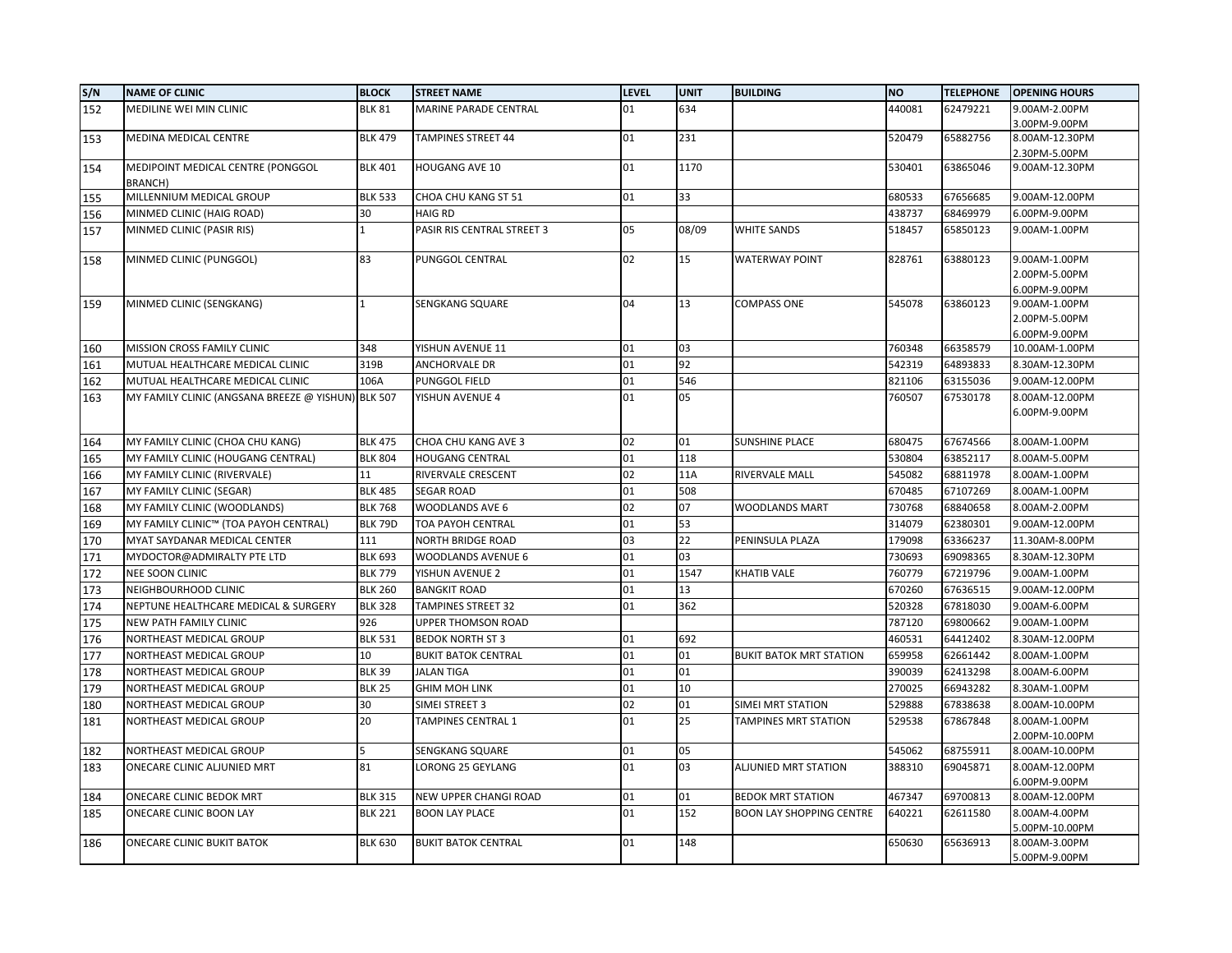| S/N | <b>NAME OF CLINIC</b>                    | <b>BLOCK</b>    | <b>STREET NAME</b>               | LEVEL | <b>UNIT</b> | <b>BUILDING</b>                 | <b>NO</b> | <b>TELEPHONE</b> | <b>OPENING HOURS</b>            |
|-----|------------------------------------------|-----------------|----------------------------------|-------|-------------|---------------------------------|-----------|------------------|---------------------------------|
| 187 | ONECARE CLINIC BUKIT BATOK WEST          | <b>BLK 440</b>  | <b>BUKIT BATOK WEST AVENUE 8</b> | 01    | 07          | MULTI STOREY CAR PARK           | 650440    | 69708649         | 9.00AM-12.00PM                  |
|     |                                          |                 |                                  |       |             |                                 |           |                  | 6.00PM-9.00PM                   |
| 188 | ONECARE CLINIC BUKIT GOMBAK MRT          | 802             | <b>BUKIT BATOK WEST AVENUE 5</b> | 01    | 16          | <b>BUKIT GOMBAK MRT STATION</b> | 659083    | 62558472         | 8.00AM-1.00PM                   |
|     |                                          |                 |                                  |       |             |                                 |           |                  | 5.00PM-9.00PM                   |
| 189 | ONECARE CLINIC BUKIT PANJANG             | 547             | <b>SEGAR ROAD</b>                | 01    | 05          | MULTI STOREY CAR PARK           | 670547    | 62508533         | 8.00AM-3.00PM                   |
|     |                                          |                 |                                  |       |             |                                 |           |                  | 6.00PM-10.00PM                  |
| 190 | ONECARE CLINIC CANBERRA                  | <b>BLK 105</b>  | CANBERRA STREET                  | 01    | 09          |                                 | 750105    | 62513778         | 8.00AM-12.00PM                  |
|     | ONECARE CLINIC CHOA CHU KANG             | <b>BLK 810</b>  | CHOA CHU KANG AVENUE 7           | 01    | 09          | MULTI STOREY CAR PARK           | 680810    | 67666146         | 6.00PM-9.00PM<br>8.00AM-12.00PM |
| 191 |                                          |                 |                                  |       |             |                                 |           |                  | 6.00PM-9.30PM                   |
| 192 | ONECARE CLINIC CLEMENTI                  | <b>BLK 449</b>  | <b>CLEMENTI AVENUE 3</b>         | 01    | 241         |                                 | 120449    | 69709300         | 9.00AM-12.00PM                  |
|     |                                          |                 |                                  |       |             |                                 |           |                  | 6.00PM-9.00PM                   |
| 193 | ONECARE CLINIC FERNVALE                  | <b>BLK 417</b>  | <b>FERNVALE LINK</b>             | 01    | 10          |                                 | 790417    | 69709302         | 8.00AM-12.00PM                  |
|     |                                          |                 |                                  |       |             |                                 |           |                  | 6.00PM-9.00PM                   |
| 194 | ONECARE CLINIC HOUGANG                   | <b>BLK 104</b>  | HOUGANG AVENUE 1                 | 01    | 1125        |                                 | 530104    | 65250325         | 8.00AM-1.00PM                   |
|     |                                          |                 |                                  |       |             |                                 |           |                  | 6.00PM-9.00PM                   |
| 195 | ONECARE CLINIC HOUGANG AVE 8             | <b>BLK 681</b>  | <b>HOUGANG AVENUE 8</b>          | 01    | 835         |                                 | 530681    | 69700811         | 8.00AM-1.00PM                   |
|     |                                          |                 |                                  |       |             |                                 |           |                  | 6.00PM-9.00PM                   |
| 196 | ONECARE CLINIC LOYANG                    | <b>BLK 258</b>  | PASIR RIS STREET 21              | 02    | 14          | <b>LOYANG POINT</b>             | 510258    | 63857435         | 8.00AM-1.00PM                   |
|     |                                          |                 |                                  |       |             |                                 |           |                  | 6.00PM-9.00PM                   |
| 197 | ONECARE CLINIC MARINE PARADE             | <b>BLK 81</b>   | MARINE PARADE CENTRAL            | 01    | 644         |                                 | 440081    | 63857435         | 8.30AM-12.30PM                  |
| 198 | ONECARE CLINIC PUNGGOL PLAZA             | <b>BLK 168</b>  | PUNGGOL FIELD                    | 02    | 09A         | PUNGGOL PLAZA                   | 820168    | 69043511         | 8.00AM-1.00PM                   |
|     | <b>ONECARE CLINIC TAMPINES</b>           | <b>BLK 827</b>  | TAMPINES STREET 81               | 01    | 142         |                                 | 520827    | 64435938         | 6.00PM-9.00PM                   |
| 199 |                                          | 20              |                                  | 01    | 27          |                                 | 529538    |                  | 9.00AM-12.00PM                  |
| 200 | ONECARE CLINIC TAMPINES MRT              |                 | TAMPINES CENTRAL 1               |       |             | <b>TAMPINES MRT STATION</b>     |           | 67853702         | 8.00AM-1.00PM<br>6.00PM-9.00PM  |
| 201 | ONECARE CLINIC TIONG BAHRU               | <b>BLK 11A</b>  | <b>BOON TIONG ROAD</b>           | 01    | 08          |                                 | 161011    | 63582568         | 8.00AM-1.00PM                   |
|     |                                          |                 |                                  |       |             |                                 |           |                  | 6.00PM-9.00PM                   |
| 202 | ONECARE CLINIC WOODLANDS                 | 4               | WOODLANDS STREET 12              | 02    | 57          |                                 | 738623    | 63632919         | 6.00PM-9.00PM                   |
| 203 | ONECARE CLINIC YISHUN                    | <b>BLK 431</b>  | YISHUN AVENUE 1                  | 01    | 04          | MULTI STOREY CAR PARK           | 760431    | 63342373         | 8.30AM-1.00PM                   |
|     |                                          |                 |                                  |       |             |                                 |           |                  | 6.00PM-9.00PM                   |
| 204 | ONG CLINIC & SURGERY (YISHUN)            | <b>BLK 293</b>  | YISHUN STREET 22                 | 01    | 223         |                                 | 760293    | 67107635         | 6.00PM-9.00PM                   |
| 205 | ORCHARD MEDICAL CENTRE                   | 91              | <b>BUKIT BATOK WEST AVENUE 2</b> | 05    | 02          | <b>CLUB CSC @ BUKIT BATOK</b>   | 659206    | 63165282         | 11.00AM-8.00PM                  |
| 206 | OUR FAMILY PHYSICIAN CLINIC & SURGERY    | <b>BLK 829</b>  | <b>TAMPINES ST 81</b>            | 01    | 292         |                                 | 520829    | 67850147         | 8.00AM-12.00AM                  |
| 207 | PADDINGTON MEDICAL CLINIC                | 300             | <b>BEDOK ROAD</b>                |       |             | <b>BEDOK SHOPPING COMPLEX</b>   | 469457    | 69802986         | 7.00PM-9.00PM                   |
| 208 | PANCARE MEDICAL CLINIC                   | <b>BLK 133</b>  | ANG MO KIO AVENUE 3              | 01    | 1643        | <b>KEBUN BARU SPRING</b>        | 560133    | 62583186         | 9.00AM-12.00PM                  |
| 209 | PANHEALTH FAMILY CLINIC                  | <b>BLK 312B</b> | <b>SUMANG LINK</b>               | 01    | 03          |                                 | 822312    | 69660595         | 8.30AM-12.15PM                  |
| 210 | PANHEALTH FAMILY CLINIC (HOUGANG)        | <b>BLK 932B</b> | <b>HOUGANG AVENUE 9</b>          | 01    | 02          | <b>HOUGANG CRIMSON</b>          | 532932    | 66101496         | 8.30AM-12.45PM                  |
| 211 | PARKWAY SHENTON MEDICAL GROUP            | <b>BLK 681</b>  | PUNGGOL DRIVE                    | 01    | 01          |                                 | 820681    | 62448324         | 8.00AM-1.00PM                   |
|     |                                          |                 |                                  |       |             |                                 |           |                  | 2.00PM-5.00PM                   |
|     |                                          |                 |                                  |       |             |                                 |           |                  | 7.00PM-10.00PM                  |
| 212 | PARKWAY SHENTON MEDICAL GROUP            | <b>BLK 451</b>  | <b>CLEMENTI AVENUE 3</b>         | 01    | 309         |                                 | 120451    | 67739150         | 8.30AM-12.30PM                  |
| 213 | PEACE FAMILY CLINIC                      | 371             | WOODLANDS AVE 1                  | 01    | 821         |                                 | 730371    | 62690466         | 6.30PM-9.00PM                   |
| 214 | PEAK MEDICAL CLINIC & SURGERY            | <b>BLK 601B</b> | <b>TAMPINES AVENUE 9</b>         | 01    | 05          | <b>TAMPINES GREENRIDGES</b>     | 522601    | 65136326         | 8.00AM-1.00PM                   |
| 215 | PHOENIX MEDICAL GROUP                    |                 | SELETAR ROAD                     | 02    | 11          | <b>GREENWICH V</b>              | 807011    | 65553512         | 9.00AM-9.00PM                   |
| 216 | PHOENIX MEDICAL GROUP (NOVENA)           | 275             | THOMSON ROAD                     | 01    | 05          | NOVENA REGENCY                  | 307645    | 65553512         | 2.00PM-9.00PM                   |
| 217 | PHOENIX MEDICAL GROUP (HILLVIEW)         | 4               | <b>HILLVIEW RISE</b>             | 02    | 20          | HILLV2                          | 667979    | 67107157         | 2.00PM-9.00PM                   |
| 218 | PINNACLE FAMILY CLINIC (BUANGKOK SQUARE) | <b>BLK 991</b>  | <b>BUANGKOK LINK</b>             | 02    | 05          | <b>BUANGKOK SQUARE</b>          | 530991    | 69099203         | 9.00AM-12.00PM                  |
|     |                                          |                 |                                  |       |             |                                 |           |                  |                                 |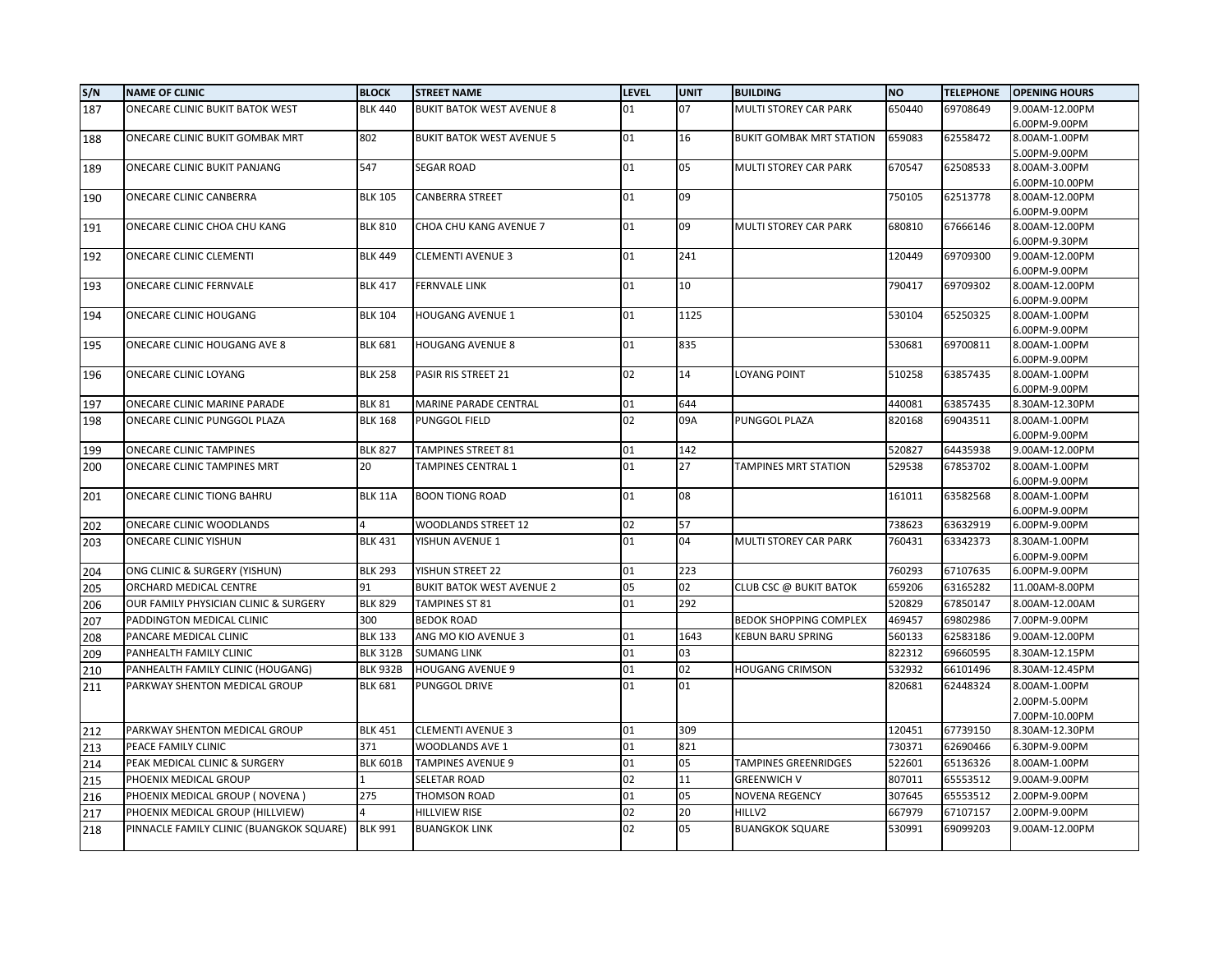| S/N | <b>NAME OF CLINIC</b>                                               | <b>BLOCK</b>    | <b>STREET NAME</b>           | <b>LEVEL</b> | <b>UNIT</b>    | <b>BUILDING</b>                        | <b>NO</b> | <b>TELEPHONE</b> | <b>OPENING HOURS</b>           |
|-----|---------------------------------------------------------------------|-----------------|------------------------------|--------------|----------------|----------------------------------------|-----------|------------------|--------------------------------|
| 219 | PINNACLE FAMILY CLINIC (COMPASSVALE)                                | <b>BLK 289C</b> | <b>COMPASSVALE CRESCENT</b>  | 01           | 04             |                                        | 543289    | 63861089         | 9.00AM-12.00PM                 |
|     |                                                                     |                 |                              |              |                |                                        |           |                  | 6.30PM-9.30PM                  |
| 220 | PINNACLE FAMILY CLINIC (PASIR RIS)                                  | <b>BLK 571</b>  | PASIR RIS STREET 53          | 01           | 50             |                                        | 510571    | 62437338         | 9.00AM-12.00PM                 |
| 221 | PINNACLE FAMILY CLINIC (WOODLANDS)                                  | <b>BLK 573</b>  | WOODLANDS DRIVE 16           | 01           | 06             |                                        | 730573    | 67601623         | 9.00AM-12.00PM                 |
|     |                                                                     |                 |                              |              |                |                                        |           |                  | 6.30PM-9.30PM                  |
| 222 | PIONEER MEDICAL CENTRE PTE LTD                                      | <b>BLK 651</b>  | JURONG WEST STREET 61        | 01           | 06             | MULTI STOREY CAR PARK                  | 640651    | 67907668         | 8.30AM-12.00PM                 |
|     |                                                                     |                 |                              |              |                |                                        |           |                  | 6.30PM-10.00PM                 |
| 223 | PLATINUM MEDICAL CENTRE PTE LTD                                     | 504             | YISHUN STREET 51             | 01           | 02             | MULTI STOREY CAR PARK                  | 760504    | 62571134         | 6.00PM-8.40PM                  |
| 224 | POTONG PASIR MEDICAL CLINIC                                         | <b>BLK 148</b>  | POTONG PASIR AVENUE 1        | 01           | 55             |                                        | 350148    | 62824384         | 8.30AM-12.30PM                 |
| 225 | PRISTINE MEDICAL CLINIC                                             | 463             | JURONG WEST STREET 41        | 01           | 582            |                                        | 640463    | 65693455         | 9.00AM-1.00PM                  |
| 226 | PROHEALTH MEDICAL GROUP @BUANGKOK                                   | <b>BLK 275D</b> | <b>COMPASSVALE LINK</b>      | 01           | 01(UNIT<br>12) |                                        | 544275    | 64818066         | 8.00AM-11.00PM                 |
| 227 | PROHEALTH MEDICAL GROUP @BUKIT BATOK                                | $\overline{4}$  | <b>BUKIT BATOK STREET 41</b> | 01           | 76             | LE QUEST                               | 657991    | 64720384         | 8.00AM-11.00PM                 |
| 228 | PROHEALTH MEDICAL GROUP @FERNVALE                                   | 33              | SENGKANG WEST AVENUE         | <b>B1</b>    | 18             | THE SELETAR MALL                       | 797653    | 68864780         | 8.00AM-10.00PM                 |
| 229 | PROHEALTH MEDICAL GROUP @HOUGANG                                    | 476D            | UPPER SERANGOON VIEW         | 02           | 04             | <b>HOUGANG CAPEVIEW</b>                | 537476    | 63847662         | 8.00AM-11.00PM                 |
| 230 | PROHEALTH MEDICAL GROUP @LRT FERNVALE<br>PTE LTD                    | <b>BLK 437</b>  | <b>FERNVALE ROAD</b>         | 01           | 04             | <b>FERNVALE GROVE</b>                  | 790437    | 64411672         | 8.00AM-11.00PM                 |
| 231 | PROHEALTH MEDICAL GROUP @PUNGGOL<br><b>DAMAI</b>                    | <b>BLK 612</b>  | PUNGGOL DRIVE                | 01           | 05             | <b>DAMAI GROVE</b>                     | 820612    | 65091580         | 8.00AM-11.00PM                 |
| 232 | PROHEALTH MEDICAL GROUP @PUNGGOL<br>SPECTRA PTE. LTD.               | <b>BLK 622D</b> | PUNGGOL CENTRAL              | 01           | 02             |                                        | 824622    | 64447701         | 8.00AM-11.00PM                 |
| 233 | PROHEALTH MEDICAL GROUP @TAMAN JURONG 399                           |                 | YUNG SHENG ROAD              | 01           | 56             | TAMAN JURONG SHOPPING<br><b>CENTRE</b> | 610399    | 62682628         | 8.00AM-10.00PM                 |
| 234 | PROVIDENCE CLINIC @ NOVENA                                          |                 | <b>GOLDHILL PLAZA</b>        | 01           | 29             | <b>GOLDHILL PLAZA</b>                  | 308899    | 62550063         | 6.00PM-9.00PM                  |
| 235 | Q & M MEDICAL & AESTHETIC CLINIC (FARRER<br>PARK)                   | 180             | KITCHENER ROAD               | <b>B1</b>    | 13/14          | <b>CITY SQUARE MALL</b>                | 208539    | 65099558         | 9.00AM-1.00PM<br>2.00PM-5.00PM |
| 236 | Q & M MEDICAL & AESTHETIC CLINIC (TAMPINES 10<br>CENTRAL) PTE. LTD. |                 | <b>TAMPINES CENTRAL 1</b>    | 04           | 18/19          | <b>TAMPINES ONE</b>                    | 529536    | 67813323         | 9.00AM-1.00PM                  |
| 237 | Q & M MEDICAL CLINIC (BUANGKOK MRT) PTE.<br>TD.                     | 10              | SENGKANG CENTRAL             | 01           | 02             | <b>BUANGKOK MRT STATION</b>            | 545061    | 62429133         | 9.00AM-2.00PM                  |
| 238 | Q & M MEDICAL CLINIC (BUKIT BATOK)                                  | 151             | BT BATOK ST 11               | 01           | 252            |                                        | 650151    | 65653866         | 8.30AM-12.30PM                 |
| 239 | Q & M MEDICAL FAMILY CLINIC                                         | <b>BLK 261</b>  | SERANGOON CENTRAL DRIVE      | 01           | 29             |                                        | 550261    | 64882336         | 8.00AM-1.00PM                  |
| 240 | Q & M MUTUAL HEALTHCARE MEDICAL CLINIC                              | 70              | <b>PUNGGOL CENTRAL</b>       | 01           | 07             | PUNGGOL MRT STATION                    | 828868    | 63846605         | 6.00PM-9.30PM                  |
| 241 | RAFFLES MEDICAL @ RAFFLES HOSPITAL                                  | 585             | <b>NORTH BRIDGE ROAD</b>     | 02           | 00             | RAFFLES HOSPITAL                       | 188770    | 63112233         | 8.00AM-10.00PM                 |
| 242 | RAFFLESMEDICAL                                                      | <b>BLK 722</b>  | ANG MO KIO AVE 8             | 01           | 2825           |                                        | 560722    | 64532288         | 8.30AM-1.00PM                  |
| 243 | RAFFLESMEDICAL                                                      | <b>BLK 203</b>  | <b>BEDOK NORTH STREET 1</b>  | 01           | 467            |                                        | 460203    | 68449291         | 8.30AM-1.00PM                  |
| 244 | RAFFLESMEDICAL                                                      | <b>BLK 283</b>  | <b>BISHAN STREET 22</b>      | 01           | 177            |                                        | 570283    | 64567122         | 8.30AM-1.00PM                  |
| 245 | RAFFLESMEDICAL                                                      | 17              | PETIR ROAD                   | 02           | 07/08          | <b>HILLION MALL</b>                    | 678278    | 67690571         | 8.30AM-1.00PM                  |
| 246 | RAFFLESMEDICAL                                                      | 21              | CHOA CHU KANG AVE 4          | <b>B1</b>    | 07A            | LOT 1 SHOPPERS' MALL                   | 689812    | 67653363         | 8.30AM-1.00PM                  |
|     |                                                                     |                 |                              |              |                |                                        |           |                  | 2.00PM-5.30PM                  |
|     |                                                                     |                 |                              |              |                |                                        |           |                  | 6.30PM-9.30PM                  |
| 247 | RAFFLESMEDICAL                                                      | <b>BLK 446</b>  | <b>CLEMENTI AVENUE 3</b>     | 01           | 189            |                                        | 120446    | 68729043         | 8.30AM-1.00PM                  |
| 248 | RAFFLESMEDICAL                                                      | <b>BLK 809</b>  | <b>HOUGANG CENTRAL</b>       | 01           | 180            |                                        | 530809    | 63867896         | 8.30AM-1.00PM                  |
| 249 | RAFFLESMEDICAL                                                      |                 | <b>DEFU AVENUE 1</b>         |              |                |                                        | 539540    | 63111111         | 7.00AM-1.00PM                  |
| 250 | RAFFLESMEDICAL                                                      | <b>BLK 131</b>  | JURONG GATEWAY ROAD          | 01           | 267            |                                        | 600131    | 68996688         | 8.30AM-1.00PM                  |
|     |                                                                     |                 |                              |              |                |                                        |           |                  | 2.00PM-5.30PM                  |
|     |                                                                     |                 |                              |              |                |                                        |           |                  | 6.30PM-9.30PM                  |
| 251 | RAFFLESMEDICAL                                                      | 3               | <b>BULIM DRIVE</b>           |              |                |                                        | 648172    | 63111111         | 7.00AM-1.00PM                  |
| 252 | RAFFLESMEDICAL                                                      | 55              | <b>SIGLAP ROAD</b>           | 02           | 11/12          | <b>SIGLAP CENTRE</b>                   | 455871    | 64420488         | 8.30AM-1.00PM                  |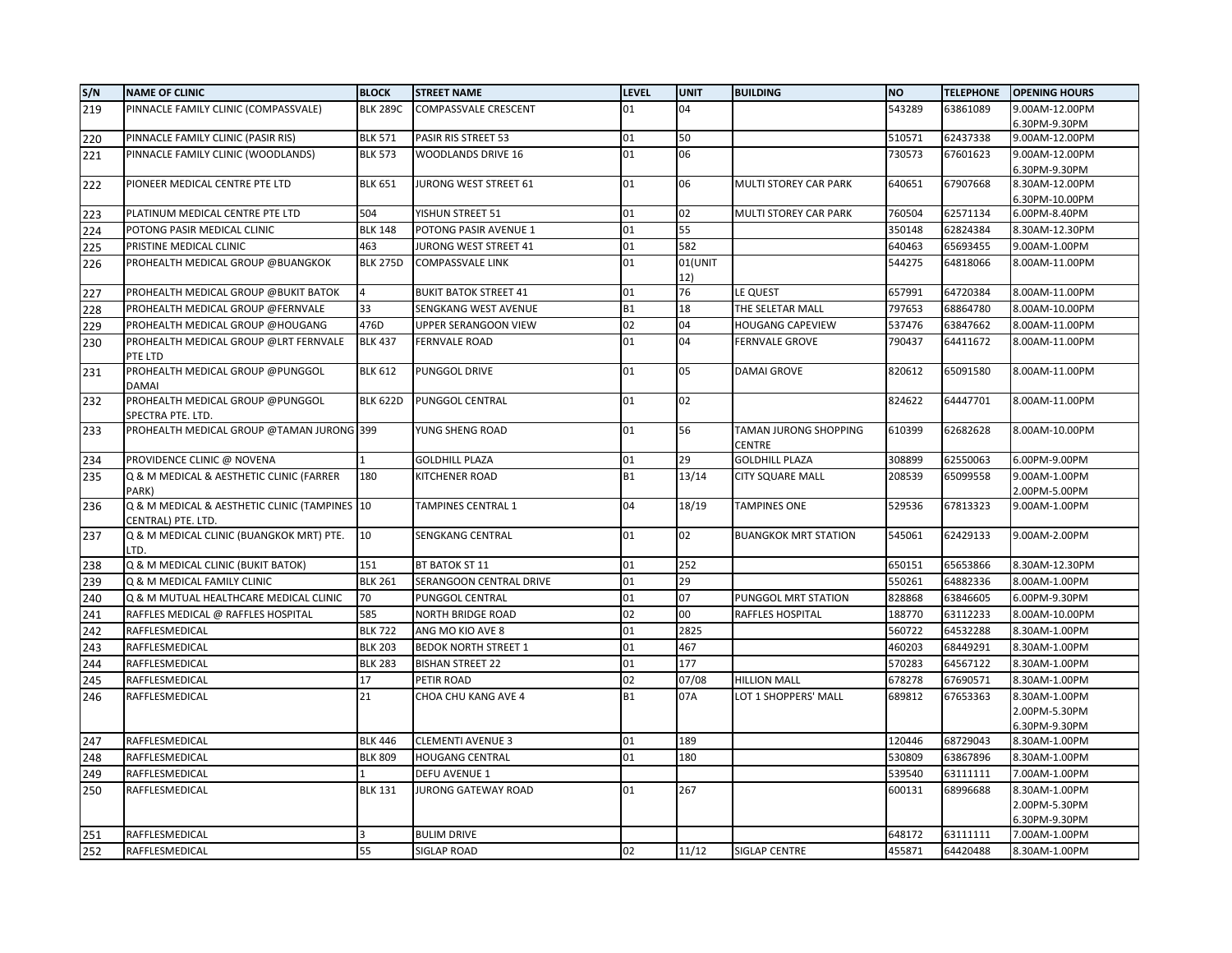| S/N | <b>NAME OF CLINIC</b>                     | <b>BLOCK</b>     | <b>STREET NAME</b>             | LEVEL     | <b>UNIT</b> | <b>BUILDING</b>                 | <b>NO</b> | <b>TELEPHONE</b> | <b>OPENING HOURS</b>            |
|-----|-------------------------------------------|------------------|--------------------------------|-----------|-------------|---------------------------------|-----------|------------------|---------------------------------|
| 253 | RAFFLESMEDICAL                            | 471              | JOO CHIAT ROAD                 |           |             |                                 | 427680    | 68835008         | 8.30AM-1.00PM                   |
| 254 | RAFFLESMEDICAL                            | <b>BLK 259</b>   | PASIR RIS STREET 21            | 02        | 33          | <b>LOYANG POINT</b>             | 510259    | 65853333         | 8.30AM-1.00PM                   |
| 255 | RAFFLESMEDICAL                            | BLK <sub>1</sub> | PASIR RIS CENTRAL STREET 3     | 04        | 19          | <b>WHITE SANDS</b>              | 518457    | 65851279         | 8.30AM-1.00PM                   |
| 256 | RAFFLESMEDICAL                            | <b>BLK 355</b>   | SEMBAWANG WAY                  | 01        | 06/07       |                                 | 750355    | 68537703         | 8.30AM-1.00PM                   |
| 257 | RAFFLESMEDICAL                            |                  | SIMEI STREET 6                 | 02        | 27          | <b>EASTPOINT MALL</b>           | 528833    | 66361458         | 8.30AM-1.00PM                   |
| 258 | RAFFLESMEDICAL                            | 10               | TAMPINES CENTRAL 1             | 03        | 28          | <b>TAMPINES ONE</b>             | 529536    | 62605116         | 8.30AM-1.00PM                   |
|     |                                           |                  |                                |           |             |                                 |           |                  | 2.00PM-5.30PM                   |
|     |                                           |                  |                                |           |             |                                 |           |                  | 6.30PM-9.30PM                   |
| 259 | RAFFLESMEDICAL                            | 177              | TOA PAYOH CENTRAL              | 01        | 170         |                                 | 310177    | 62547667         | 8.30AM-1.00PM                   |
| 260 | RAFFLESMEDICAL                            | 23               | SERANGOON CENTRAL              | <b>B2</b> | 01          | <b>NEX</b>                      | 556083    | 66342585         | 8.30AM-1.00PM                   |
|     |                                           |                  |                                |           |             |                                 |           |                  | 2.00PM-5.30PM                   |
| 261 | RAFFLESMEDICAL                            | $\mathbf{1}$     | SENGKANG SQUARE                | 04        | 09          | <b>COMPASS ONE</b>              | 545078    | 63855057         | 6.30PM-9.30PM<br>8.30AM-1.00PM  |
|     |                                           |                  |                                |           |             |                                 |           |                  | 2.00PM-5.30PM                   |
|     |                                           |                  |                                |           |             |                                 |           |                  | 6.30PM-9.30PM                   |
| 262 | RAFFLESMEDICAL                            | 83               | PUNGGOL CENTRAL                | 02        | 29          | <b>WATERWAY POINT</b>           | 828761    | 63845655         | 8.30AM-1.00PM                   |
| 263 | RAFFLESMEDICAL                            | 1                | WOODLANDS SQUARE               | 05        | 20          | <b>CAUSEWAY POINT</b>           | 738099    | 68940777         | 8.30AM-1.00PM                   |
|     |                                           |                  |                                |           |             |                                 |           |                  | 2.00PM-5.30PM                   |
| 264 | RAFFLESMEDICAL                            | 930              | YISHUN AVE 2                   | 03        | 35          | NORTHPOINT CITY                 | 769098    | 6755 0049        | 8.30AM-1.00PM                   |
| 265 | RC'S FAMILY CLINIC PTE LTD                | 635C             | SENJA ROAD                     | 01        | 03          | SENJA GATEWAY                   | 673635    | 64688006         | 5.30PM-9.30PM                   |
| 266 | RED DOT MEDICAL                           | 660A             | <b>EDGEDALE PLAINS</b>         | 02        | 06          | WATERWAY SUNDEW                 | 821660    | 66121566         | 2.00PM-6.00PM                   |
| 267 | ROYAL CARE MEDICAL FAMILY CLINIC CHOA CHU | <b>BLK 818</b>   | CHOA CHU KANG AVENUE 1         | 01        | 13          |                                 | 680818    | 67608784         | 8.30AM-1.00PM                   |
|     | KANG                                      |                  |                                |           |             |                                 |           |                  | 6.00PM-10.00PM                  |
| 268 | ROYAL CARE MEDICAL YISHUN GROVE           | <b>BLK 675</b>   | YISHUN AVENUE 4                | 01        | 07          |                                 | 760675    | 68152990         | 8.30AM-1.00PM                   |
|     | ROYAL CARE MEDICAL YISHUN JUNCTION 9      | 317              | YISHUN AVENUE 9                | 01        | 03          | MULTI STOREY CAR PARK           | 760317    | 67107338         | 6.00PM-10.00PM                  |
| 269 |                                           |                  |                                |           |             |                                 |           |                  | 8.30AM-2.00PM<br>6.00PM-12.00AM |
| 270 | S G CLINIC FAMILY PRACTICE                | 84               | SERANGOON GARDEN WAY           |           |             |                                 | 555980    | 63821988         | 9.00AM-12.30PM                  |
| 271 | <b>ST MEDICAL CENTRE</b>                  | <b>BLK 95</b>    | ALJUNIED CRESCENT              | 01        | 521         |                                 | 380095    | 67458119         | 9.30AM-12.00PM                  |
| 272 | SEMBAWANG MART MEDICAL CENTRE             | <b>BLK 511</b>   | CANBERRA ROAD                  | 02        | 02A         | <b>SEMBAWANG MART</b>           | 750511    | 64819793         | 6.00PM-10.00PM                  |
| 273 | SENGKANG FAMILY CLINIC                    | <b>BLK 274D</b>  | COMPASSVALE BOW                | 01        | 01          |                                 | 544274    | 63867781         | 11.30AM-2.30PM                  |
| 274 | SENJA FAMILY CLINIC                       | <b>BLK 609</b>   | <b>BUKIT PANJANG RING ROAD</b> | <b>B1</b> | 908         |                                 | 670609    | 62190688         | 8.00AM-12.00PM                  |
| 275 | SHENTON MEDICAL GROUP                     | 26               | SENTOSA GATEWAY                | <b>B2</b> | 01          |                                 | 098138    | 62382582         | 9.00AM-5.30PM                   |
| 276 | SHENTON MEDICAL GROUP                     | 10               | SENGKANG CENTRAL               | 01        | 04          | <b>BUANGKOK NEL MRT STATION</b> | 545061    | 63153671         | 8.30AM-12.30PM                  |
| 277 | SHENTON MEDICAL GROUP                     | 30               | WOODLANDS AVENUE 2             | 01        | 47/48/49    | WOODLANDS MRT STATION           | 738343    | 63639415         | 8.30AM-12.00PM                  |
| 278 | SHERATON MEDICAL CLINIC                   | <b>BLK 681</b>   | <b>HOUGANG AVE 8</b>           | 01        | 843         |                                 | 530681    | 63864088         | 9.00AM-12.00PM                  |
| 279 | SHIFA CLINIC & SURGERY                    | <b>BLK 668</b>   | <b>CHANDER RD</b>              | 01        | 18/20       |                                 | 210668    | 62957667         | 9.00AM-1.00PM                   |
|     |                                           |                  |                                |           |             |                                 |           |                  | 2.00PM-7.00PM                   |
| 280 | SHIM CLINIC                               | <b>BLK 168</b>   | <b>BEDOK SOUTH AVENUE 3</b>    | 01        | 473         |                                 | 460168    | 64467446         | 7.00PM-10.00PM                  |
| 281 | SIGLAP CLINIC PTE LTD                     | <b>BLK 308</b>   | <b>TELOK KURAU ROAD</b>        | 01        | 08          | VIBES @ EAST COAST              | 423858    | 63488389         | 8.00AM-12.30PM                  |
| 282 | SILVER CROSS MEDICAL                      | 275A             | <b>HOLLAND AVENUE</b>          |           |             |                                 | 278993    | 64622818         | 8.00AM-9.00PM                   |
| 283 | SILVER CROSS MEDICAL                      | <b>BLK 502</b>   | JURONG WEST AVE 1              | 01        | 803         |                                 | 640502    | 68992141         | 8.00AM-10.00PM                  |
| 284 | SILVER CROSS MEDICAL                      |                  | CHEONG CHIN NAM ROAD           |           |             |                                 | 599728    | 68751191         | 8.00AM-9.00PM                   |
| 285 | SILVER CROSS MEDICAL                      | <b>BLK 846</b>   | YISHUN RING ROAD               | 01        | 3661        |                                 | 760846    | 67599181         | 8.00AM-5.00PM                   |
|     |                                           |                  |                                |           |             |                                 |           |                  | 6.00PM-9.00PM                   |
| 286 | SIMEI CLINIC & SURGERY                    | <b>BLK 248</b>   | SIMEI ST 3                     | 01        | 132         |                                 | 520248    | 67855021         | 7.00PM-9.30PM                   |
| 287 | SIMS DRIVE MEDICAL CLINIC                 | <b>BLK 53</b>    | <b>SIMS PLACE</b>              | 01        | 174         |                                 | 380053    | 67411607         | 8.30AM-12.30PM                  |
| 288 | SOONG CLINIC AND SURGERY                  | <b>BLK 162</b>   | <b>MEI LING ST</b>             | 01        | 353         |                                 | 140162    | 64755930         | 10.00AM-12.30PM                 |